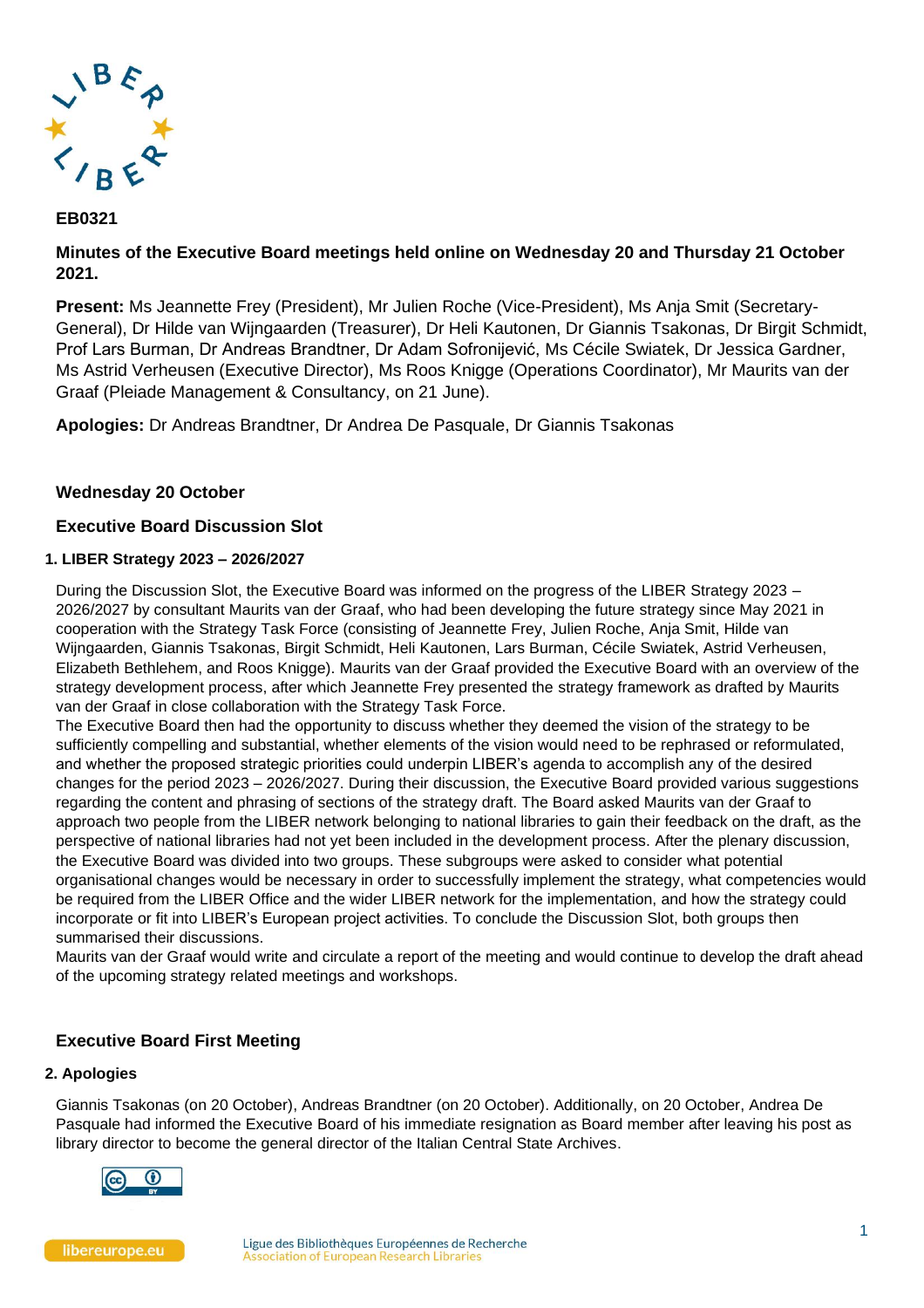### **3. Minutes of the Meetings: June 2021**

At Heli Kautonen's request, the minutes of the June Executive Board meeting were corrected to state that the new name of the formerly called Digital Humanities & Digital Cultural Heritage Working Group had been suggested by the Working Group itself. The minutes were then approved.

### **4. Matters arising**

No matters arising

### **5. Finance Committee Report**

The Report of the Finance Committee was presented by Hilde van Wijngaarden, Treasurer and Chair of the Finance Committee. At the time of the Finance Committee meeting, the Committee had not yet found a replacement to fill the seat vacated by Bertil Dorch after the 2021 Meeting of Participants. This vacancy would be filled by Jessica Gardner after the October Executive Board meetings.

### **5.1 2021 Profit & Loss including Forecast**

The Profit & Loss Report and Forecast indicated that, for 2021, project efforts had remained lower than previously expected mainly due to the COVID-19 pandemic and personnel issues. This loss in income would need to be carried by the LIBER foundation reserves. The topic of financial insecurity related to project income would also be discussed under agenda item 5.3. After all questions had been answered, the Profit & Loss Report until October 2021 and Forecast was approved by the Executive Board.

### **5.2 2022 Preliminary Budget**

Astrid Verheusen explained the 2022 Preliminary Budget. She stated that this version of the Budget had intentionally been designed to be as sparse as possible, because the projected income from five project proposals currently under consideration by the European Committee could not yet be included. In case any of the submitted proposals would be approved, the Budget would be adjusted accordingly. Hilde van Wijngaarden added that until the Budget would be adjusted, no financial commitments could be made to cover the new services previously promised to the LIBER network, the second LIBER-ADBU study as originally planned, and the envisioned study with DFFU similar to LIBER's collaboration with ADBU. Hilde van Wijngaarden stressed that it could be expected that several of the project proposals would be approved. Birgit Schmidt mentioned the possibility of applying for a Library Carpentry membership. After deciding that this would be discussed at the Steering Committee Chairs meeting on 21 October, the 2022 Preliminary Budget was approved by the Executive Board.

## **5.3 Sustainability of the LIBER office and activities**

On Anja Smit's request, the Executive Board established a task force to investigate the structural vulnerability of LIBER's current business model mainly caused by its participation in international projects. This group would consist of Anja Smit, Hilde van Wijngaarden, Astrid Verheusen and one additional Executive Board member and would discuss their preliminary findings at the February Executive Board meetings. Jessica Gardner volunteered to join the task force.

### **5.4 Finance Committee Recommendations**

The following was presented to the Executive Board as recommended by the Finance Committee:

- Approval of the 2021 Profit & Loss including Forecast
- Approval of the 2022 Preliminary Budget
- Establishment of the Sustainability Task Force

### *STRATEGIC DIRECTIONS*

#### **6. EU Activities**

#### **6.1 International Projects**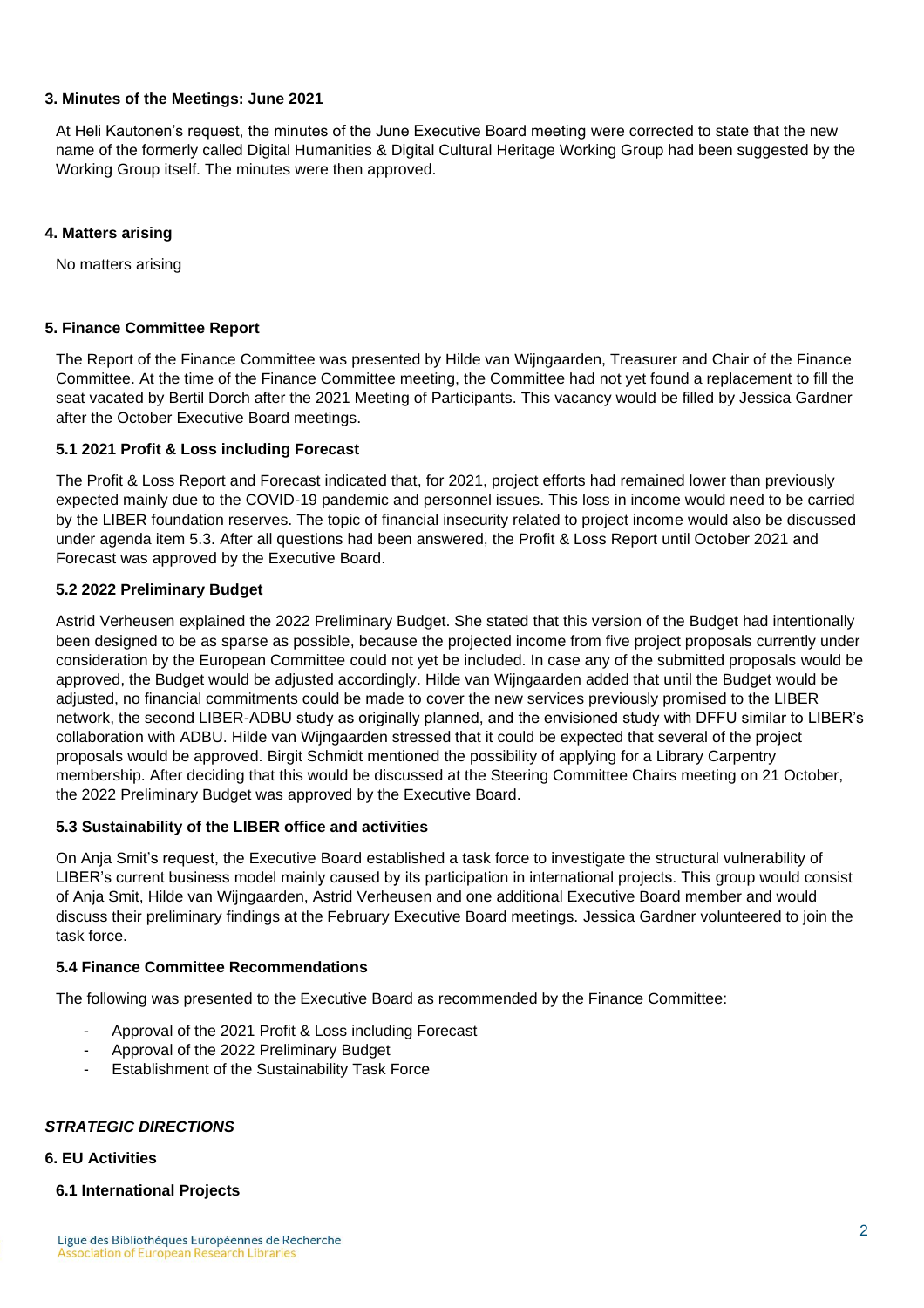## **6.1.1 International Projects Report**

Astrid Verheusen presented the International Projects Report. She announced that the search for Vasso Kalaitzi's replacement as Head of International Projects was still ongoing. Despite the vacancy, work on all active projects had continued. Furthermore, the new project Knowledge Rights 21 had officially been launched in September and as mentioned earlier, five highly relevant project proposals had been submitted. Updates on the proposals could be expected by the second quarter of 2022. For the proposals, the Projects Database had been used and would be expanded in the near future.

## **6.2 SCOSS Report**

Giannis Tsakonas reported on recent SCOSS activities. The organisation had managed to collect over € 3,000,000 in funding with multiple infrastructures reaching their target amounts. Furthermore, SCOSS had recently finished the first draft of their strategy. After his report, Giannis Tsakonas answered various questions mainly related to the financial contributions per country and/or national organisations. He would ask the organisation for more detailed information on this topic. Julien Roche pointed out that LIBER could play a prominent role in international structures operating similarly to SCOSS.

## **6.3 SPARC Europe**

Cécile Swiatek was approved to represent LIBER on the SPARC Europe Board of Directors. Astrid Verheusen would notify SPARC Europe of this change.

### **6.4 EOSC Update**

Astrid Verheusen provided an update on LIBER's activities as an EOSC member. She stated that the application for the research engagement task force had been approved and that LIBER would have voting rights at the upcoming EOSC assembly in December 2021.

## **7. Steering Committees**

### **7.1 Digital Skills & Services**

### **7.1.1 Steering Committee Report**

Heli Kautonen presented the Digital Skills & Services Steering Committee Report. The Leadership Programmes Working Group would organise the LIBER Journées for Library Directors in Budapest in 2022 and in Berlin in 2024. Julien Roche suggested reopening the Call for 2022 Journées applications in case any free spots had become available. Cohort 6 of the Emerging Leaders Programme would start in 2022, and the Working Group had requested to move the start of cohort 7 from 2024 to 2025 to avoid an excessive workload for its members. Additionally, new Emerging Leaders Programme trainers would need to be found after the current trainers would end their involvement when cohort 6 would finish the programme in 2023. The Executive Board approved the request to postpone the start of cohort 7 to 2025.

After discussing the Leaderships Programme Working Group, Heli Kautonen continued summarising the Steering Committee Report and stated that the Digital Scholarship & Digital Cultural Heritage Collections Working Group had begun their work after the group had been rebranded.

During the discussion of the Digital Skills & Services Working Groups, the Executive Board suggested advertising that interested parties affiliated with LIBER Participants could apply to join all active Working Groups. This suggestion would be put forward to the relevant Office staff.

# **7.2 Innovative Scholarly Communication**

# **7.2.1 Steering Committee Report**

Giannis Tsakonas presented the Innovative Scholarly Communication Steering Committee Report. Updates for the Copyright and Legal Matters Working Group included the launch of the Knowledge Rights 21 project in September, the lack of activity on the Zero Embargo campaign, and the contribution to two letters on e-book prices in the United Kingdom and Ireland. The Citizen Science Working Group had requested that LIBER should sign Memoranda of Understanding with two relevant organisations (agenda item 7.2.3), and would publish their guide on Citizen Science for research libraries at the end of 2021. The Educational Resources Working Group had had their first meetings to start planning deliverables and activities. The Open Access Working Group had continued to work on revising their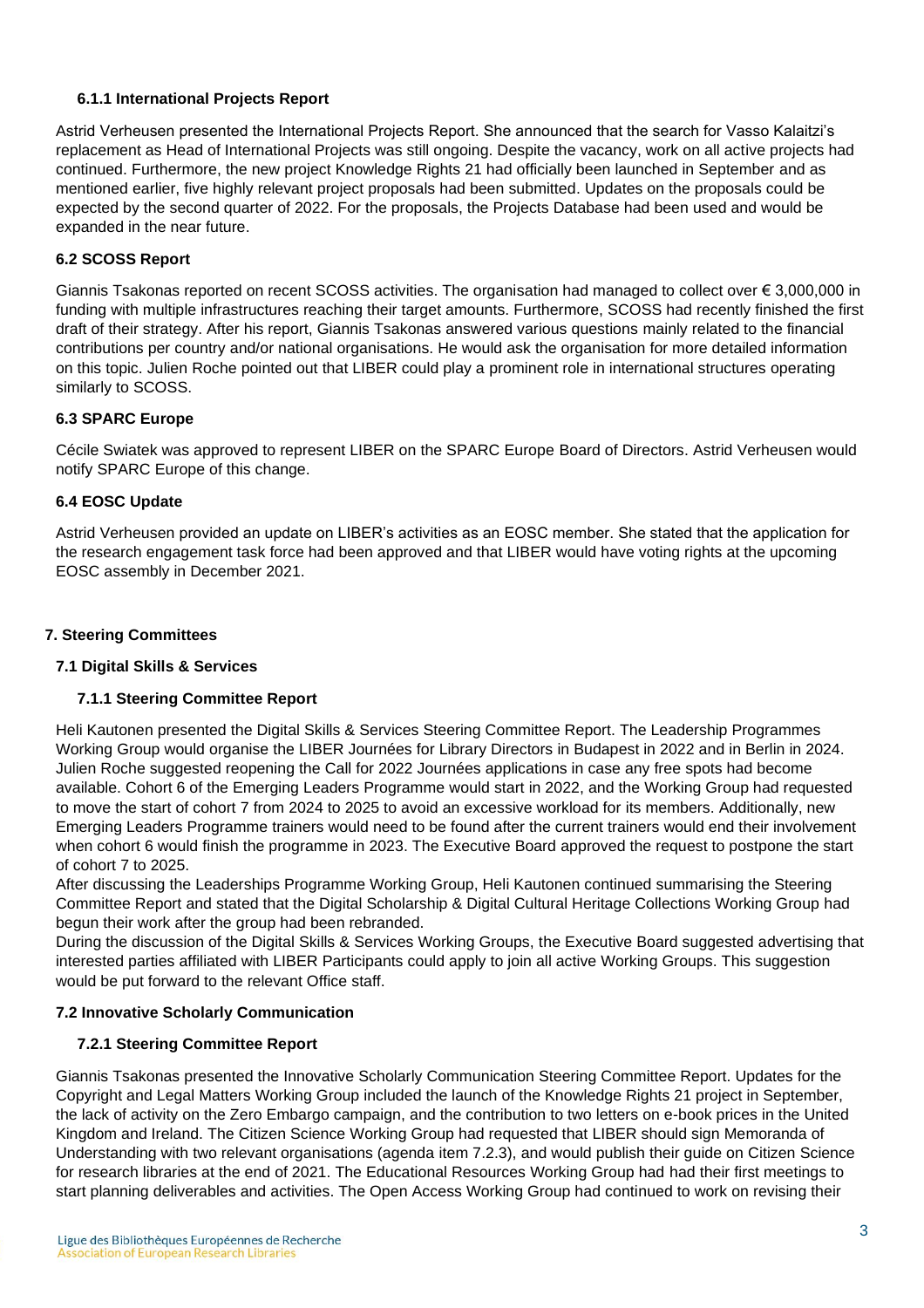negotiation principles publication. The lack of progress of the Innovative Peer Review Working Group would be discussed under agenda item 7.2.2.

## **7.2.2 Innovative Peer Review WG**

Giannis Tsakonas explained that despite the Call for Members for the Innovative Peer Review Working Group, not enough potential members had been found. Furthermore, none of the respondents had indicated their willingness to chair the Working Group. He asked the Executive Board whether this Working Group should be postponed, or cancelled at this time. Some members of the Executive Board were in favour of postponing the Working Group until the next LIBER strategy would start in 2023, others stated that it would be better to proactively cancel the group. It was decided that the Working Group would not be launched due to the lack of interest, but that the topic and respondents to the Call for Members could potentially be connected to LIBER Quarterly instead. The Executive Board agreed that the Working Group could be relaunched once the relevant community would be more structured.

## **7.2.3 Citizen Science WG MoUs**

The Citizen Science Working Group had proposed and drafted two Memoranda of Understanding between LIBER and European Citizen Science Association and SciStarter. The Working Group had deemed these two organisations as relevant partners. The Executive Board approved of this proposal and agreed to sign both Memoranda of Understanding provided that the partnerships would not create a heavy workload for the LIBER Office. Giannis Tsakonas would arrange to finalise this with the Citizen Science Working Group, Astrid Verheusen, and Julien Roche.

### **7.3 Research Infrastructure**

## **7.3.1 Steering Committee Report**

Birgit Schmidt presented the Research Infrastructure Steering Committee Report. She stated that the Steering Committee Secretary would leave their role per December 2021. The chair of the Research Data Management Working Group had announced their intention to step down and Birgit Schmidt would look for their successor. The Data Science in Libraries Working Group had been established and would focus on various technical issues whilst ensuring that their scope would differ from Research Data Management by being more analytical. The Federated Identity Management 4 Libraries Working Group had continued the promotion of their efforts. Work on the LIBER Architecture Group's seminar in April 2022 had been ongoing, but the group had not provided any updates on their proposed autumn 2021 webinar. As the Steering Committee's contact with LAG had continued to be challenging, the group would be discussed at the upcoming Steering Committee Chairs meeting.

### **7.4 Training Programme**

Astrid Verheusen presented the Training Programme report compiled by Tatsiana Yankelevich, LIBER's Training Coordinator. Not much progress had been made on this since the previous Executive Board meetings. A meeting between Tatsiana Yankelevich, Astrid Verheusen, and Maurits van der Graaf to discuss implementation of the programme in the next strategy had taken place. Furthermore, Working Groups had been contacted to provide feedback on the current training programme draft. Astrid Verheusen stated that she would expect the programme to be finalised in 2022. It would also be discussed at the Steering Committee Chairs meeting on 21 October to address the role of all Working Groups in the programme.

# **Thursday 21 October**

### **Executive Board Second Meeting**

*INTERNAL BUSINESS PROCESSES*

### **8. LIBER Quarterly**

### **8.1 LIBER Quarterly Update**

Anja Smit presented the LIBER Quarterly Update as prepared by Managing Editor Trudy Turner. She reported that LIBER Quarterly had performed well overall. As the vacancy for the Chair of the Editorial Board had not been filled, Anja Smit and Trudy Turner would discuss additional ways to advertise the position shortly after the October Executive Board meetings. Jeannette Frey then asked about the risk assessment provided by Trudy Turner, to which Anja Smit responded that this assessment showed that the majority of LIBER Quarterly's activities had been going as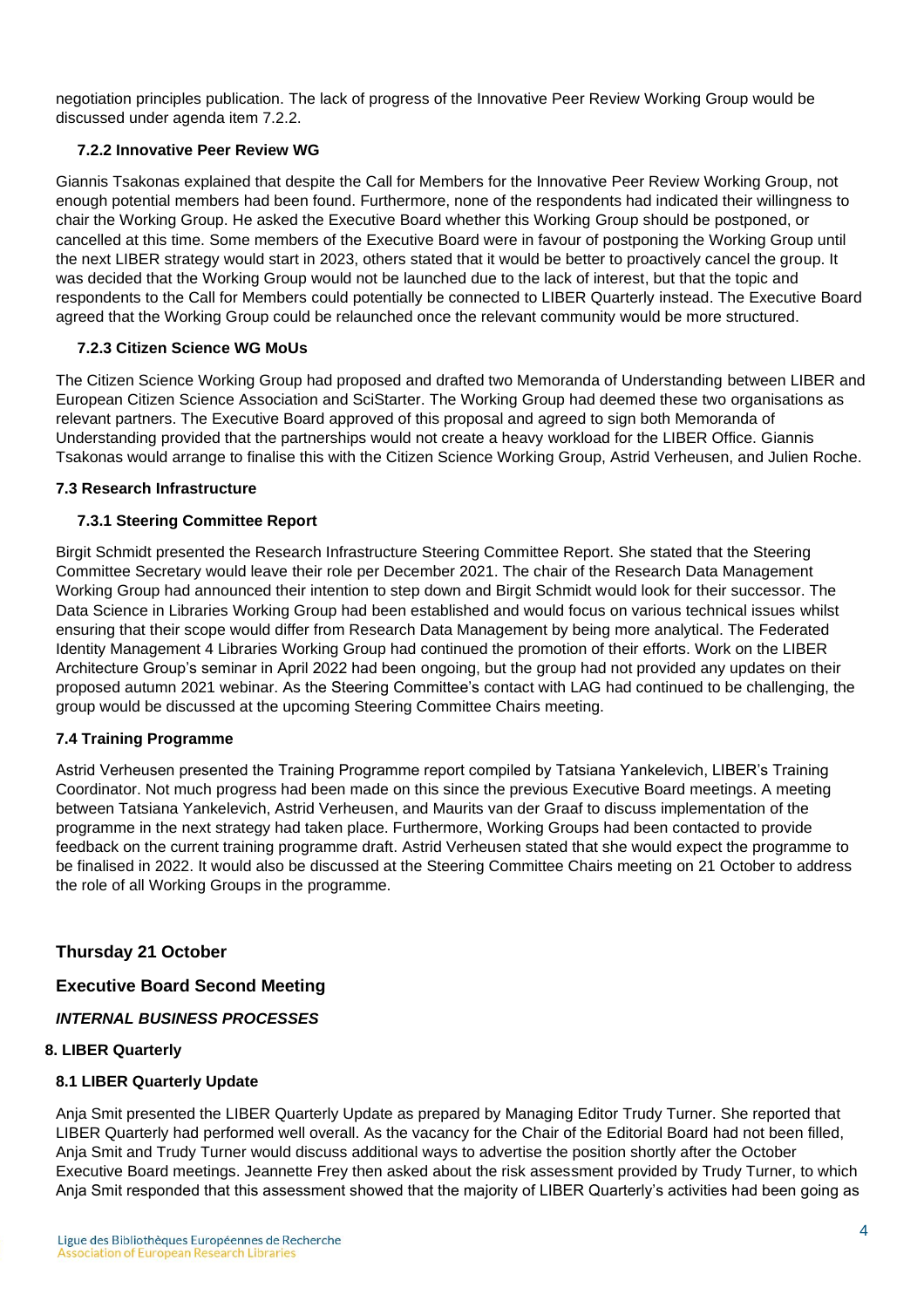planned. She added that she had not been concerned by the outcomes of the assessment. Birgit Schmidt asked if LIBER Quarterly's policies had been published as she had not been able to find little information or clear advice on its approach to research data such as data availability statements or recommended catch-all repositories. LIBER Quarterly Editorial Board member Heli Kautonen replied that Birgit Schmidt was correct in this regard and stated that the topic had been mentioned to Trudy Turner who would take care to address it in more detail, adding that she would welcome any advice from the Executive Board on how to do so. Birgit Schmidt suggested to look at already published standards and statements. Hilde van Wijngaarden then mentioned LIBER Quarterly's recently shifted focus to Library & Information Science research and practice. She noted that this shift in focus could mean that LIBER Participants would be less inclined to publish in LIBER Quarterly, considering that the majority of Library & Information Science research would not be conducted by research library staff but rather by researchers not directly connected to libraries. Heli Kautonen responded that LIBER Quarterly's previous focus had been highly research-oriented and that the Editorial Board had decided to shift their attention to library professionals. However, she agreed with Hilde van Wijngaarden that it would be important to understand the differences between the work of research library professionals and Library & Information Science scholars.

The discussion then moved to the topic of LIBER Quarterly volunteers, and the LIBER Quarterly Update was concluded after Birgit Schmidt suggested that the Editorial Board could look into keeping a public list of reviewers in order to use their existing volunteer network more efficiently.

## **8.2 LIBER Quarterly and LIBER Office Collaboration**

Astrid Verheusen informed the Executive Board on the ongoing collaboration between LIBER Quarterly and the LIBER Office. The LIBER Office would promote LIBER Quarterly's activities more than they had done previously and would involve the journal more closely in the run-up to the 2021 Winter Event and 2022 Annual Conference in the hope that the events' speakers would publish their research through LIBER Quarterly. Birgit Schmidt suggested that the possibility of publishing Winter Event and Annual Conference contributions on the LIBER Quarterly platform could be added to the Calls for Papers. She added that LIBER Quarterly could consider having a dedicated section for shorter event-related content so as to avoid burdening speakers with much additional work.

Astrid Verheusen also mentioned that LIBER Quarterly's shift to publishing best practices would mean that their output might be closer than before to core LIBER publications such as guidelines and recommendations. Trudy Turner, Astrid Verheusen, and LIBER's Communications Manager Elizabeth Bethlehem would write a content plan to clarify what content would be published by LIBER, LIBER Quarterly, or both.

### **9. LIBER Partnerships**

### **9.1 LIBER Partnerships & Memberships**

During the discussion on LIBER's partnerships and memberships, it was decided that this standing agenda item would become Anja Smit's responsibility as Secretary-General after this meeting.

Astrid Verheusen explained that she had not yet finished contacting all organisations with which LIBER had signed Memoranda of Understanding in the past. Some Memoranda of Understanding might need to be renewed, and the approval of the two Memoranda of Understanding proposed by the Citizen Science Working Group would require additional attention as well.

When reviewing LIBER's current memberships, Julien Roche and Astrid Verheusen mentioned the memberships of the EOSC Association and the Research Data Alliance in particular, stressing the importance of the latter in light of the proposed direction of the 2023 – 2026/2027 LIBER strategy.

### **9.2 ADBU**

Astrid Verheusen provided an update on the ongoing collaboration between LIBER and ADBU which had been delayed for various reasons. She explained that the timeline as originally agreed for the first joint study had proven to be too ambitious and that the tender published at the beginning of 2021 had not been clear enough to attract any respondents who could conduct the study. The two committees consisting of LIBER and ADBU representatives who would oversee the study had continued their work, and both committees would aim to publish the improved tender in the near future. Birgit Schmidt offered to provide feedback on the new tender. Astrid Verheusen continued by mentioning that ADBU had proposed to launch a second study in 2022 but that she felt that this would be too early. She suggested to focus on delivering one high-quality study before starting the second. The Executive Board agreed with this proposed course of action.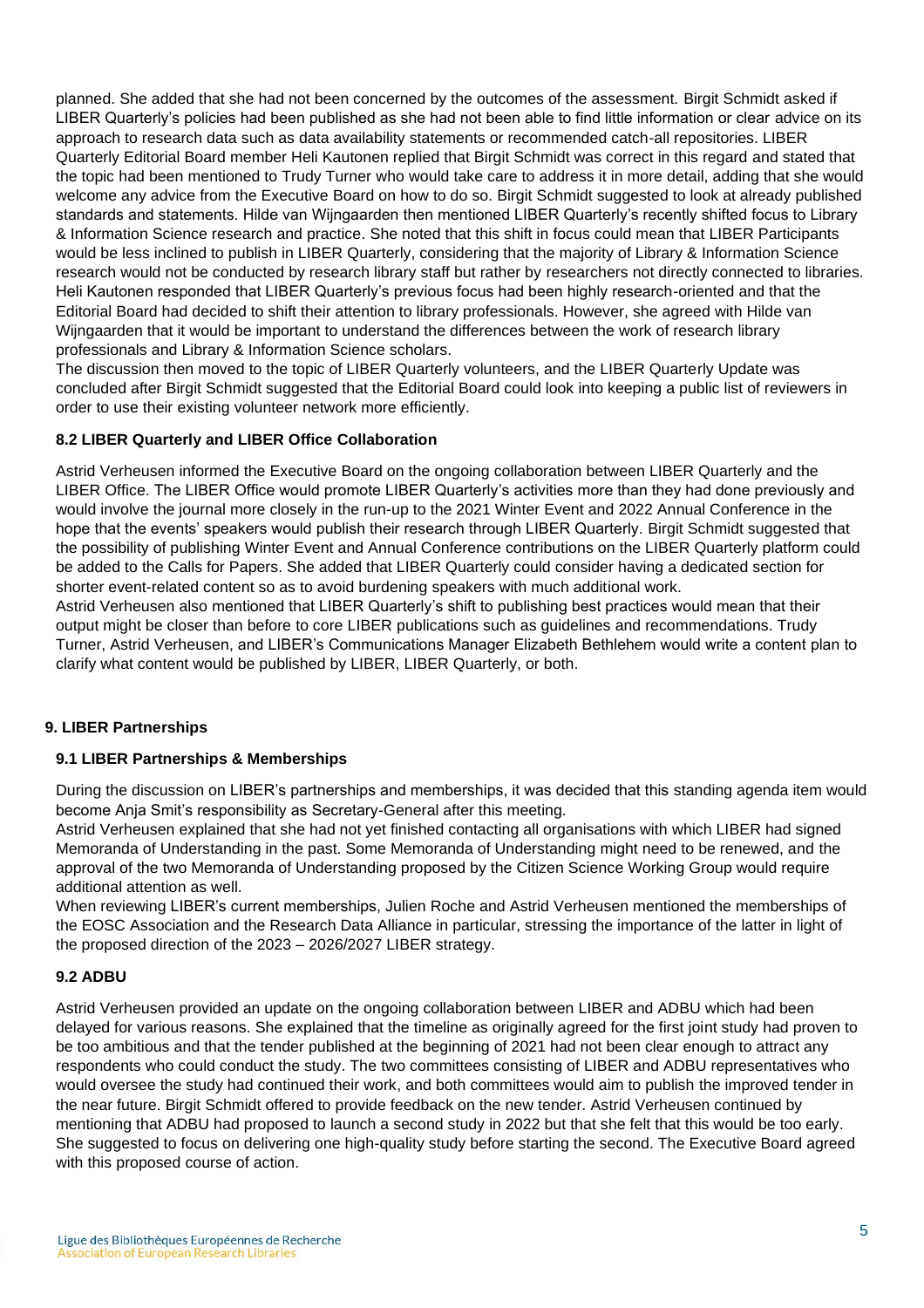## **9.3 DFFU**

Julien Roche informed the Executive Board on the progress made by LIBER and DFFU. Prior to the October meetings, the first round of discussions had successfully been concluded and both organisations could now proceed to draft a Memorandum of Understanding. This Memorandum of Understanding could be ready to be signed in February 2022, after which the first LIBER-DFFU study could be launched. Although the study would be conducted in Denmark, its results could be relevant to the wider European community so the aim would be for this collaboration to culminate in the publication of recommendations and best practices. The Executive Board then discussed the study's proposed subject: potential partnerships between Danish research libraries and technology companies. Various concerns related to this subject were raised, but Julien Roche emphasised that DFFU, having a thorough understanding of the Danish research library world, had been convinced that this would be a valuable research topic. He expressed confidence that the study could bring interesting perspectives to light even if the Danish situation would turn out not be comparable to other European countries. The study would also provide LIBER with an opportunity to explore different directions. It was suggested that this proposal should be designed to potentially connect the study to both LIBER's future strategy and current and/or future Working Groups. Jeannette Frey suggested that the proposed study should be mentioned to Maurits van der Graaf so he could incorporate the topic into the strategy draft. Heli Kautonen stated that she would like to be closely involved in the study due to her interest in its subject.

#### **10. Winter Event**

Hilde van Wijngaarden gave the Executive Board a virtual tour of the venue at the VU Library where the Winter Event would be held on 9 and 10 December, after which Astrid Verheusen summarised the work that had been conducted by the Winter Event Task Force consisting of herself, Athina Papadopoulou, Roos Knigge, Heli Kautonen, Hilde van Wijngaarden and Cécile Swiatek. The theme of 'Engagement Now! Research Libraries Connecting with User Communities' had been chosen because of its relevance to all Working Groups and project partners, who had submitted ten proposals in total. All proposals had been accepted and would take place in three blocks of parallel sessions. Additionally, three plenary sessions had been scheduled, and the event's programme had been designed to provide ample opportunities for social activities as well.

Hilde van Wijngaarden stated that although the current COVID-19 restrictions would not presently affect the proposed programme, it would be difficult to predict how the situation would develop over the coming weeks. She expressed her concerns that stricter measures such as travel restrictions would be reinstated which could have negative consequences for the event. She would be able to offer testing at the event venue.

Astrid Verheusen then explained that the task force had previously decided to treat the 2021 Winter Event as a pilot in various ways: it would be the first-ever Winter Event and the first in-person event since early 2019. It would also show the network's degree of willingness to travel internationally for a LIBER event. She stressed that from the beginning, the task force had been preparing for a small crowd. Hilde van Wijngaarden then mentioned that the booked spaces at the VU could be cancelled without incurring significant costs until early December.

Various members of Executive Board stated that they would be in favour of going ahead with organising the Winter Event as planned despite the concerns for added COVID-19 restrictions. The Executive Board also agreed with the task force's intention to not investigate hybrid options for this event.

#### **11. LIBER Annual Conferences**

#### **11.1.1 LIBER 2021 Online: Conference Evaluation**

Chair of the Conference Programme Committee Julien Roche presented the 2021 Conference Evaluation report. He summarised various figures and reflected on the joint organisation of the conference by the company hired by the University Library of Belgrade and the LIBER Office. This had been the first time for such a collaboration and this had had both advantages and disadvantages, but overall, the 2021 Annual Conference had been a great success. Various issues that would need to be discussed ahead of future events had come to light, such as the need for updated financial models: unlike physical conferences, the 2020 and 2021 Annual Conferences had been free of charge which might not be sustainable going forward. It would therefore be important to create a new business model for online and/or hybrid events.

Another lesson learned from the past online conferences had been the significant differences in the process of organising in-person versus virtual events. This would mean that the format of large events such as Annual Conferences and Winter Events should be decided far in advance.

Furthermore, the report stated that options for organising high-quality hybrid events should be investigated. This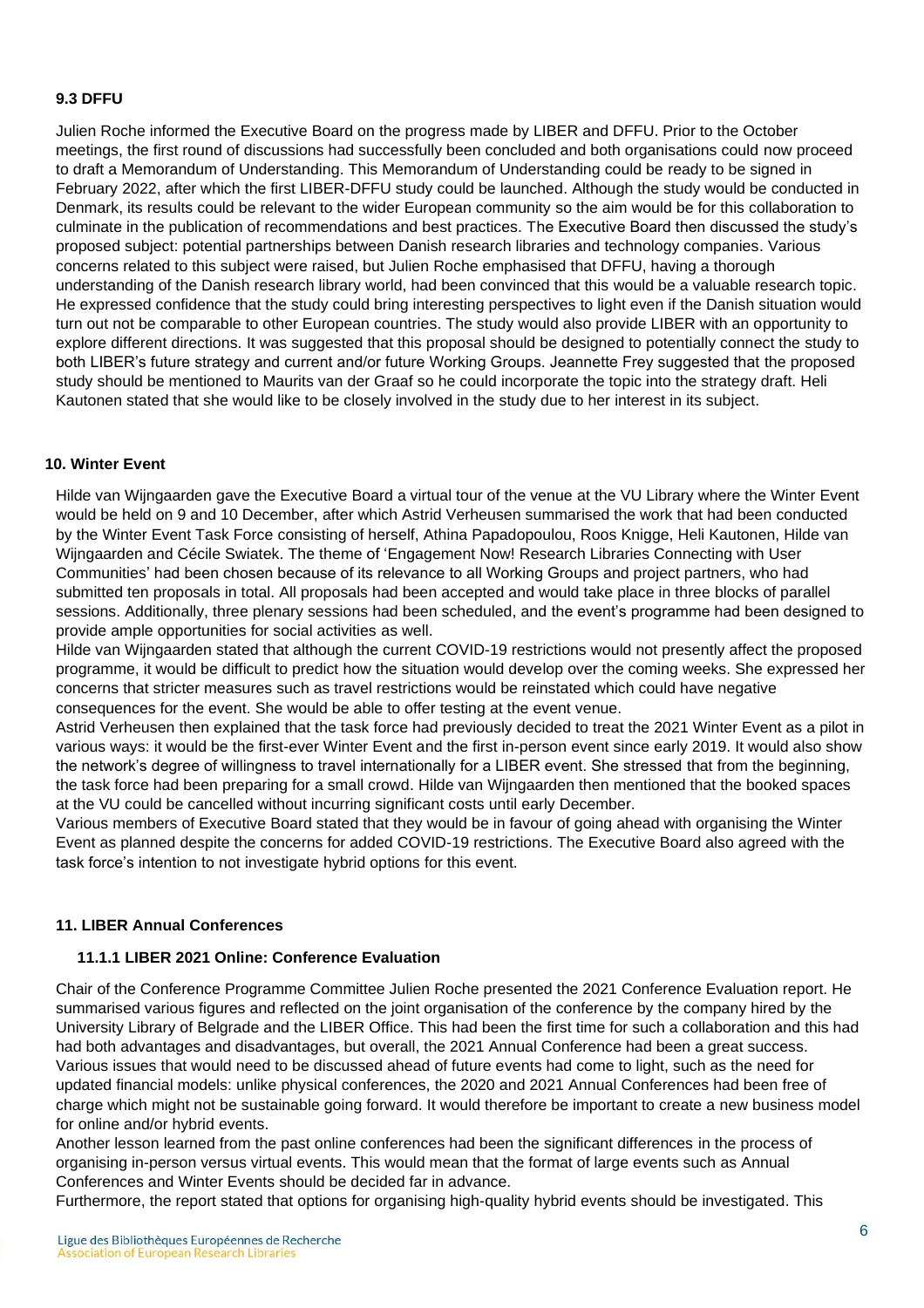suggestion was discussed at length by the Executive Board and led to the conclusion that it would be likely that the LIBER network would like to attend hybrid and/or online events even after the end of the COVID-19 pandemic, although they could not fully replace in-person events. However, organising both in-person and virtual versions of large events would add significantly to the workload of the LIBER Office which should be taken into account in any future decisions regarding this issue. Related to this suggestion and the previously mentioned need for additional financial models, the Board also touched on the role of LIBER and Annual Conference sponsors at hybrid or online events. Astrid Verheusen noted that all sponsors had been highly positive about their experiences at the 2021 online conference. She also explained that additional participation options for sponsor could be explored at future events. Another suggestion mentioned in the report would be the review of the role of the Conference Programme Committee members, which could be expanded to involve the CPC in the design of the conference programme. The Executive Board indicated that this topic should be treated carefully in order to avoid overburdening the CPC. Hilde van Wijngaarden suggested asking the members about their preferred role and tasks within the committee. Julien Roche stated that a call for new CPC members would be published shortly to help share the workload of the current members.

In the Conference Evaluation report, it was also suggested that LIBER should provide training for moderators and speakers participating in online events as the 2021 Conference report had shown that the room for improvement in this area.

Finally, the report stated that LIBER should play a more active role in the future selection of third party companies instead of these partnerships being selected by events' local hosts. This would ensure smoother collaboration between all partners.

## **11.1.2 LIBER 2021 Online: Survey Results**

Astrid Verheusen presented the main conclusions from the survey held amongst LIBER 2021 Online attendees. Overall, attendees had indicated that they would likely join free virtual events in the future.

### **11.2 LIBER Conference 2022 Report & Preliminary budget**

Julien Roche stated that the theme for the 2022 Annual Conference had been formulated after discussions within the CPC in September. The proposed theme, 'Libraries in the research and innovation landscape - supporting, partnering, leading', would provide opportunities to position libraries as important players and leaders on topics such as Open Science and data management. It would also address the criticism LIBER had received in the past about its perceived neglect of research libraries other than university libraries. Both arguments would stress the vital role national libraries could play as they had been acting as leaders in research for some time. The Executive Board approved the theme. To make sure that national libraries would be firmly imbedded in the conference, Julien Roche proposed to have a national librarian such as Aslak Myhre, director of the Norwegian National Library, as one of the keynote speakers. Suggested candidates for the other keynote slots included Christine L. Borgman, Distinguished Research Professor of Information Studies at the University of California, Los Angeles, and Margrethe Vestager, Executive Vice-President for A Europe Fit for the Digital Age and Competition, European Commission. It was decided that the first two suggested speakers would be invited on to give keynote speeches on behalf of LIBER. 2022 Co-host SDU would approach Margrethe Vestager. Other potential keynote speakers could be discussed amongst the members of the Executive Board via email.

Julien Roche then proceeded by explaining the preliminary budget which was drafted after consulting with SDU. He mentioned that this version of the budget was not yet final and could be modified if necessary. The preliminary budget was approved by the Executive Board.

After the budget was approved, Cécile Swiatek had various general questions about Annual Conference fees. She asked whether LIBER applied limits for Participant fees, whether discounts could be offered to non-Participants booking their tickets early, and whether people could attend pre-Conference events without having registered for the Annual Conference itself. Jeannette Frey, Julien Roche, and Astrid Verheusen concluded that further investigation into these issues might be necessary before answering Cécile Swiatek's questions.

## **11.3 Future Annual Conferences & Winter Events**

Anja Smit presented the overview of future Annual Conferences and Winter Events venues that had either been confirmed or had shown interest in hosting.

# **12. Executive Board Profile & Responsibilities**

### **12.1 Executive Board Profiles**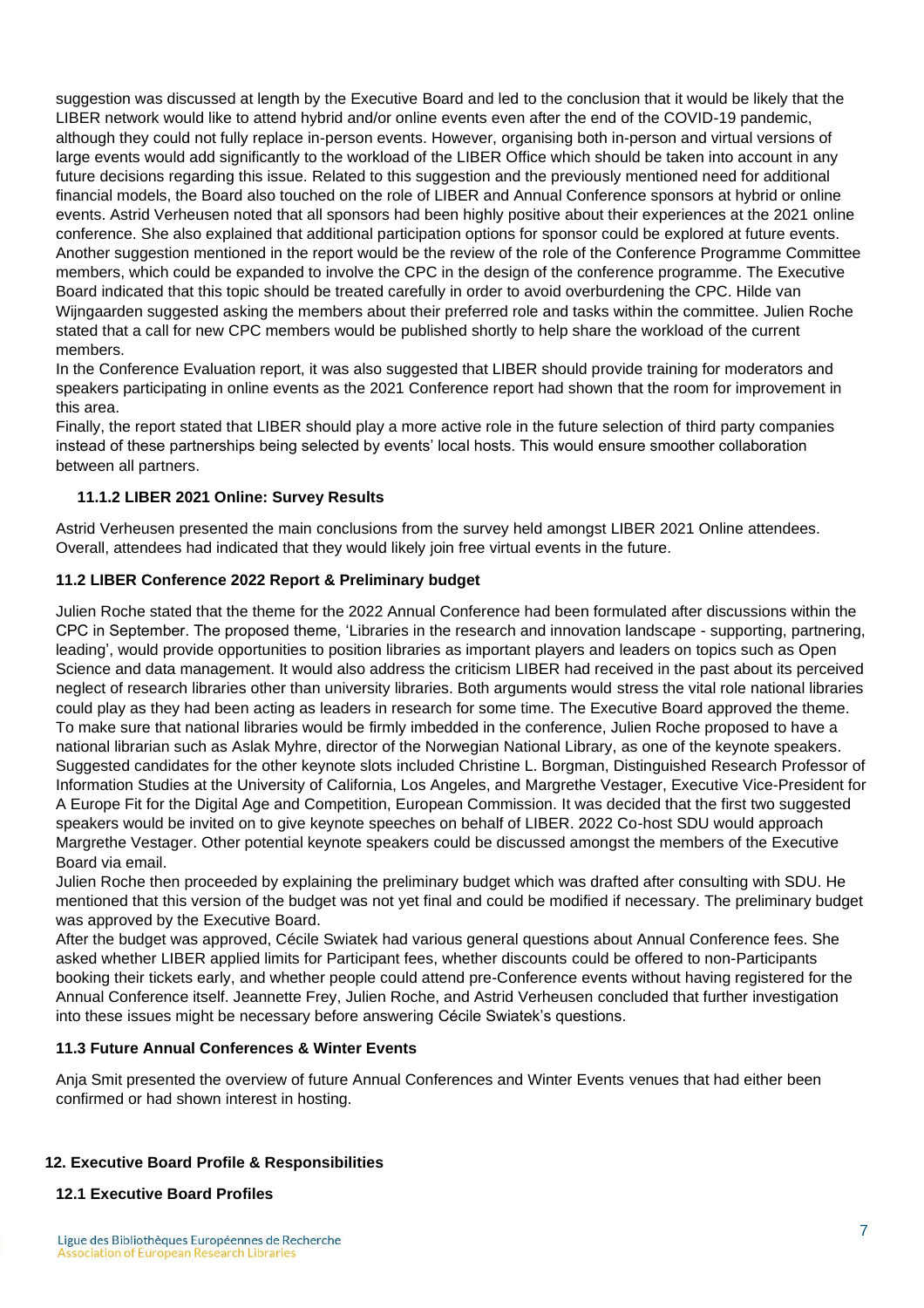Anja Smit presented the overview of the terms and roles of all current Executive Board members. Astrid Verheusen asked about the Executive Board's plans to proceed after Andrea De Pasquale's resignation from the Board. Jeannette Frey responded that she had considered Andrea De Pasquale's email as his formal letter of resignation. Julien Roche suggested that Jeannette Frey and himself would discuss this matter and devise a course of action. Heli Kautonen asked Anja Smit whether her role on the LIBER Quarterly Editorial Board should be mentioned in the Executive Board Profiles document as she had been asked to join the Editorial Board in her capacity as Executive Board member. This suggestion was accepted.

The members then discussed the future composition of the Executive Board. As Jeannette Frey's final term as President would conclude in 2022, her successor would be elected at the 2022 Meeting of Participants. Julien Roche announced his intended candidacy for this position. Astrid Verheusen pointed out that Julien Roche's candidacy would leave his current seat vacant and therefore also mean that a new Vice-President should be elected. Furthermore, Lars Burman and Giannis Tsakonas would reach the end of their current terms in 2022, with Lars Burman being eligible for re-election for an additional two-year term and Giannis Tsakonas concluding his time on the LIBER Executive Board after having served three two-year terms. The vacancy left by Andrea De Pasquale would also need to be filled by Meeting of Participants voters, either by electing a candidate nominated by the LIBER network or by approving a candidate appointed by the Executive Board.

## **12.2 Legal Changes**

As mentioned at previous Executive Board meetings, the current LIBER foundation statutes would need to be amended to remain compliant with Dutch laws. These changes would need to be approved by a two thirds majority of both the Executive Board and the Meeting of Participants. Because of this, the Executive Board agreed that all changes should be discussed in 2022. Once the content of the new statutes would be agreed upon, the text of the proposed amendments would then be drafted by a notary after which the Board and Meeting of Participants would cast their votes, likely taking place in 2023. This timeline would also mean that these changes would coincide with the start of the next strategy period.

Anja Smit referred the Executive Board to the Legal Changes paper and invited the Executive Board to send any questions they might have to Astrid Verheusen and herself via email.

### **12.3 Liability Insurance**

Similar to agenda item 12.2, Anja Smit asked the Executive Board to send any questions regarding the Executive Board liability insurance to Astrid Verheusen and herself over email.

### **13. LIBER Communications**

### **13.1 Communications Report**

Astrid Verheusen summarised the Communications Report created by Elizabeth Bethlehem. LIBER communication channels had been performing very well with the exception of the website. She pointed out that within the Office, more attention would be paid to communication elements other than branding and marketing such as improving engagement with, and knowledge of, the LIBER network.

### **13.2 Strategy Update 2021**

Astrid Verheusen then presented the Strategy Update on LIBER's activities in 2021. This document would be shared with the network as part of the November Quarterly Mailing.

### **14. Executive Director's Report**

In the Executive Director's Report, Astrid Verheusen had stated relevant matters not covered in other Executive Board papers. She mentioned that the LIBER Office had undergone multiple personnel changes during the period and that due COVID-19 restrictions, the Office had been forced to work from home. Only since those restrictions had been eased in August, the full onboarding process of new staff members had started to take place. She explained that she did not expect the previously mentioned vacant position of Head of International Projects to be filled before January 2022 despite having interviewed various suitable candidates. She indicated her preference for finding a senior candidate to balance out the rest of the team.

During this agenda item, the Executive Board took the opportunity to express their gratitude to Astrid Verheusen for her continuous hard work as Executive Director.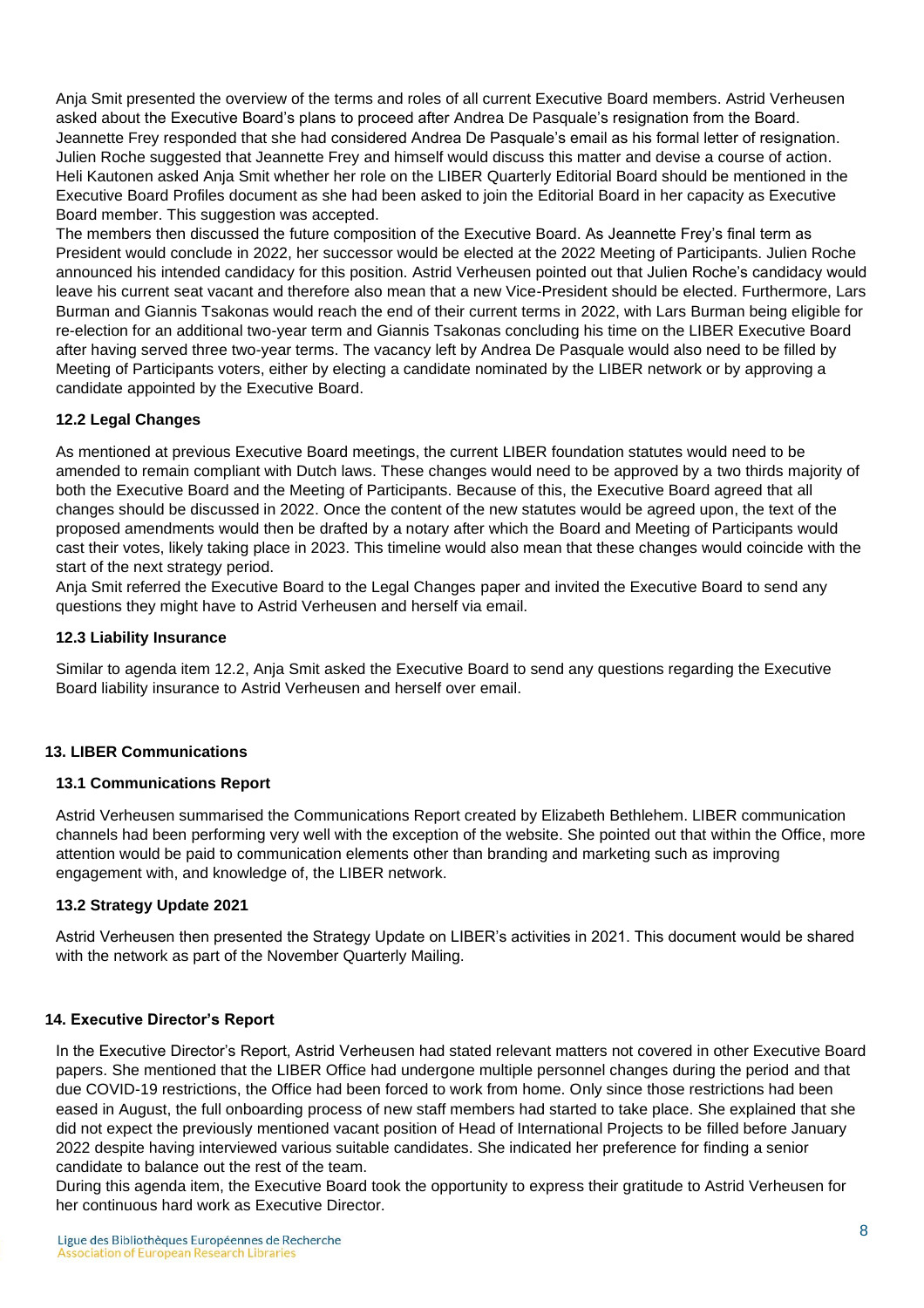#### **15. Committee Reports**

#### **15.1 Appointments Committee Meeting**

Anja Smit provided a brief recap of the Appointments Committee meeting that had taken place the previous day. She reiterated various Office staff-related points made by Astrid Verheusen, Hilde van Wijngaarden and herself at earlier meetings and agenda items. Additionally, she briefly mentioned the Office appraisal schedule and a potential small risk caused by certain employee benefits that had been established in a previous version of the collaborative labour agreement applicable to the LIBER Office. She concluded her report by stating that the Appointments Committee would meet at the February 2022 Executive Board meetings ahead of their required annual meeting in October 2022.

#### **15.2 Steering Committee Chairs Meeting**

Jeannette Frey gave an overview of the matters discussed at the Steering Committee Chairs meeting on 20 October, which had been the planning of Working Groups, the previously discussed removal of the Innovative Peer Review Working Group and the start of the Educational Resources Working Group which had recently started looking for a Working Group chair. She mentioned that the Steering Committees had been spending less than they had originally budgeted for, which meant that this budget could be used to join the Library Carpentries. At the meeting, the suggestion to become a Carpentries member as a one-year pilot had been approved. The Office would devise a plan to answer some questions that had arisen from this decision. Furthermore, it was mentioned at the meeting that the Office would advertise the fact that the LIBER network could apply to join any existing Working Group as had previously been decided under agenda item 7.1.1.

#### **16. Any other business**

There was no other business.

#### **17. Future Executive Board Meetings**

The Board discussed the location for the February meetings. It was decided that Astrid Verheusen would contact the provisional host of the 2023 Annual Conference (the Hungarian Academy of Sciences Library in Budapest) to see if the February meetings could potentially take place at the 2023 Conference venue. The dates for the February meetings had been previously set and would not change.

| 10-11 FEBRUARY 2022: ONLINE                                |          |             |                     |                                       |  |  |  |
|------------------------------------------------------------|----------|-------------|---------------------|---------------------------------------|--|--|--|
| <b>DEADLINE FOR AGENDA ITEMS: 21 JANUARY 2022</b>          |          |             |                     |                                       |  |  |  |
| DEADLINE FOR SUBMISSIONS (PAPERS/REPORTS): 28 JANUARY 2022 |          |             |                     |                                       |  |  |  |
| <b>Finance Committee</b>                                   | Thursdav | 10 February | $09:00 - 10:30$ CET | https://us06web.zoom.us/j/84676574204 |  |  |  |
| Executive Board Discussion Slot                            | Thursday | 10 February | $10:30 - 12:30$ CET | https://us06web.zoom.us/j/82661121204 |  |  |  |
| <b>Executive Board First Meeting</b>                       | Thursday | 10 February | $13:00 - 16:00$ CET | https://us06web.zoom.us/j/87525575943 |  |  |  |
| <b>Steering Committee Chairs</b>                           | Thursday | 10 February | $16:00 - 17:00$ CET | https://us06web.zoom.us/j/82990521734 |  |  |  |
| <b>Appointments Committee Meeting</b>                      | Thursday | 10 February | $17:00 - 18:00$ CET | https://us06web.zoom.us/j/88999476228 |  |  |  |
| <b>Executive Board Second Meeting</b>                      | Friday   | 11 February | $09:00 - 12:30$ CET | https://us06web.zoom.us/j/87086301267 |  |  |  |
| $1.0 \text{ km} \times 2022.$ CDU Opener Drumans           |          |             |                     |                                       |  |  |  |

**4-8 JULY 2022: SDU, ODENSE, DENMARK**

*DEADLINE FOR AGENDA ITEMS: 15 JUNE 2022*

*DEADLINE FOR SUBMISSIONS (PAPERS/REPORTS): 22 JUNE 2022*

**Anja Smit January 2022**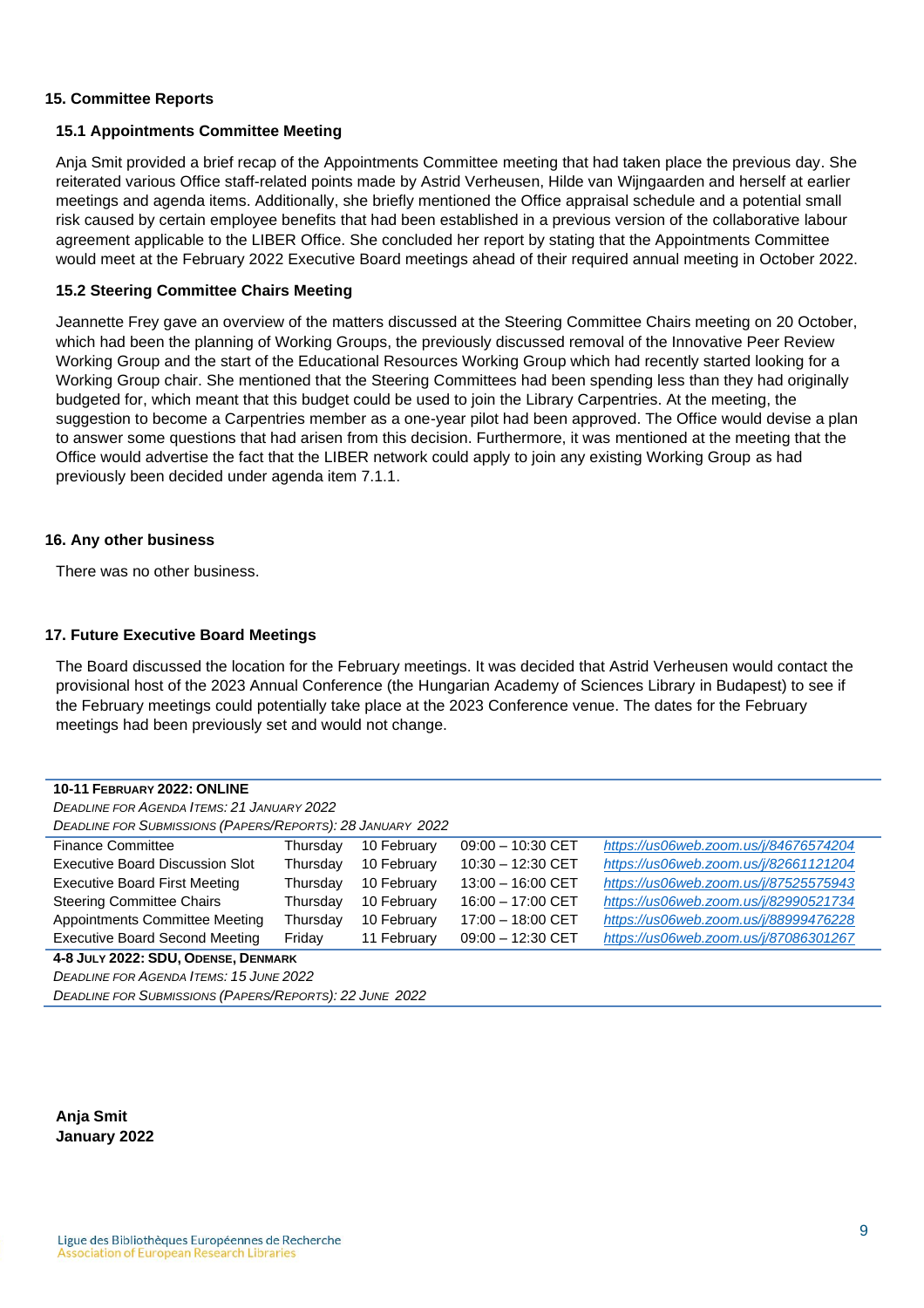# **SUMMARY OF ACTIONS**

|                                              | <b>Action</b>                                                                                                                           | Responsible                                                             |  |  |
|----------------------------------------------|-----------------------------------------------------------------------------------------------------------------------------------------|-------------------------------------------------------------------------|--|--|
| C/f                                          | Action plan - LIBER Participation Trends report: Prepare a<br>proposal for Recommendation 2 (on revising the Annual<br>Conference Fund) | Hilde van Wijngaarden / Astrid<br>Verheusen                             |  |  |
| c/f                                          | Test LIBER Sponsorship Guidelines with potential<br>sponsors/partners                                                                   | Astrid Verheusen                                                        |  |  |
| C/f                                          | Establish closer collaboration on European projects between<br>LIBER Office and Steering Committees/Working Groups                      | Heli Kautonen / Giannis Tsakonas /<br>Birgit Schmidt / Astrid Verheusen |  |  |
| c/f                                          | Suggest writing a report on the implementations of the Copyright<br>European Directive to the Copyright Working Group                   | Giannis Tsakonas                                                        |  |  |
| C/f                                          | Look into funding options for the new training programme                                                                                | Hilde van Wijngaarden / Astrid<br>Verheusen                             |  |  |
| C/f                                          | Investigate possible Working Group roles in the new training<br>programme                                                               | Heli Kautonen / Giannis Tsakonas /<br>Birgit Schmidt / Astrid Verheusen |  |  |
| C/f                                          | Include an explanation of Open Science in relation to the new<br>training programme in the training programme's next draft              | Heli Kautonen / Astrid Verheusen                                        |  |  |
| C/f                                          | Update and share Artificial Intelligence and Scholarly<br>Communication memo                                                            | Giannis Tsakonas                                                        |  |  |
| <b>Executive Board meetings October 2021</b> |                                                                                                                                         |                                                                         |  |  |
| 5.3                                          | Set up Sustainability Task Force and brief EB on preliminary<br>findings in February                                                    | Anja Smit                                                               |  |  |
| 6.2                                          | Provide more detailed SCOSS information                                                                                                 | Giannis Tsakonas                                                        |  |  |
| 6.3                                          | Notify SPARC Europe of Cécile Swiatek's appointment as LIBER<br>representative                                                          | Astrid Verheusen                                                        |  |  |
| 7.1.1                                        | Consider reopening Journées applications                                                                                                | Heli Kautonen / Astrid Verheusen                                        |  |  |
| 7.1.1                                        | Advertise possibility of joining active Working Groups                                                                                  | Astrid Verheusen                                                        |  |  |
| 7.2.2                                        | Connect respondents to Innovative Peer Review WG Call for<br>Members with LIBER Quarterly                                               | Giannis Tsakonas                                                        |  |  |
| 7.2.3                                        | Finalise MoUs proposed by Citizen Science WG                                                                                            | Giannis Tsakonas / Julien Roche /<br>Astrid Verheusen                   |  |  |
| 7.3.1                                        | Find replacements for Research Data Management WG Chair and<br><b>Steering Committee Secretary</b>                                      | <b>Birgit Schmidt</b>                                                   |  |  |
| 7.3.1                                        | Discuss difficulties regarding contact with LIBER Architecture<br>Group at Steering Committee Chairs meeting                            | <b>Birgit Schmidt</b>                                                   |  |  |
| 7.4                                          | Discuss training programme at Steering Committee Chairs<br>meeting                                                                      | Astrid Verheusen                                                        |  |  |
| 8.1                                          | Fill LIBER Quarterly Chair vacancy                                                                                                      | Anja Smit                                                               |  |  |
| 8.1                                          | Address lack of clarity regarding LIBER Quarterly's data policies                                                                       | Anja Smit                                                               |  |  |